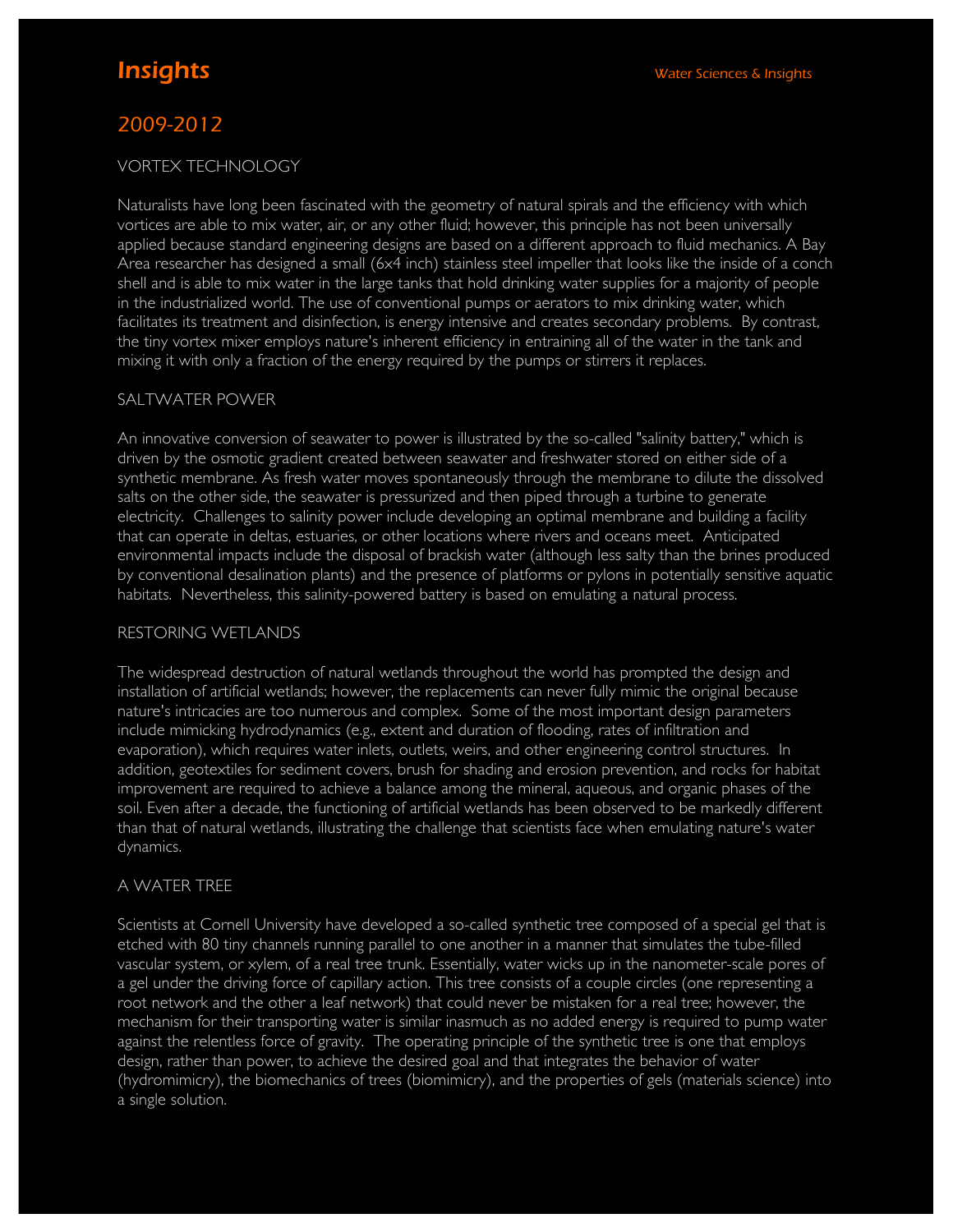# LIFE'S TWO WATERS

The molecular mechanisms underlying many biochemical processes remain poorly understood (e.g., how enzymes cleave substrates, how nucleic acids are formed from their components). Water that is integral to all of these processes is believed to exist in one of two states—either low density (expanded) or high density (collapsed) in which hydrogen bonds of different strengths hold adjacent water molecules together. Organic and inorganic substances have different solubilities in the two types of water, which support distinct kinds of biochemical processes and switch back-and-forth depending on the water's microenvironment. Hence, no matter how water may be structured before it enters an organism, biomolecules constantly restructure it inside the organism. Moreover, the bonding dynamics between water and biomolecules permit an ultrafast exchange of energy, conformation, and perhaps even information between them.

### WATER CHANNELS

A need to move water quickly and efficiently in living organisms is paramount; however, the understanding of how water moves through cell membranes is relatively recent. Nobel Laureate Peter Agre discovered that, in addition to simple diffusion, there are proteins (aquaporins) embedded in the membranes that transport water in and out of cells. A human aquaporin channel can transport about three billion water molecules per second in single file order! The orientation of water molecules moving through the channels is very precise and is believed to correspond to electrical fields formed by atoms comprising the channel walls. In any case, the structuring of water outside the cell does not seem to be preserved inside the cell, and biological life's requirement for rapidly moving water across cellular membranes suggests that it may be essential in ways that remain as mysterious as they are intriguing.

### CONTAMINANT PULSES

The use of human engineering to alter the hydrologic connectivity among landscapes, groundwater aquifers, and surface waters (e.g., streams, rivers) has permitted water to be rapidly transported through urban storm drains, agricultural ditches, and diversion canals. This alteration of water's natural flow paths has contributed to the rapid movement of pollutants as so-called contaminant "pulses." These pulses are frequently detected in both fresh and coastal waters as a result of the loss of headwaters, wetlands, and other natural features that slow the transport of sediments or pollutants (e.g., metals, nutrients, pesticides) and reduced their concentrations. Often, the pulses are too rapid to warn downstream receptors (either human or ecological) of their imminent exposure to pollutants—an occurrence that has become commonplace as the climate variability has increased. Researchers are developing methods to better predict such events.

### WATER FOOTPRINTS

The concept of a water footprint arose when researchers tried to quantify the per capita volume used for direct (e.g., drinking, cooking, bathing) and indirect (e.g., products, services) purposes. Consumptive use is the most obvious component of the water footprint, but water is also lost to pollution, evaporation, and relocation to places where it cannot be reused. Perhaps not surprisingly, the water inherent in producing food and energy comprises a major portion of a person's water footprint. Americans have the highest water consumption, with an annual per capita use (about 2600 cubic meters) that is more than double the global average. Because of their population density, cities require an area as much as 600 times that of their geographic boundaries to provide sufficient water. In addition, the electricity required to pump (relocate) water from productive watersheds to cities comprises a major portion of their energy footprint.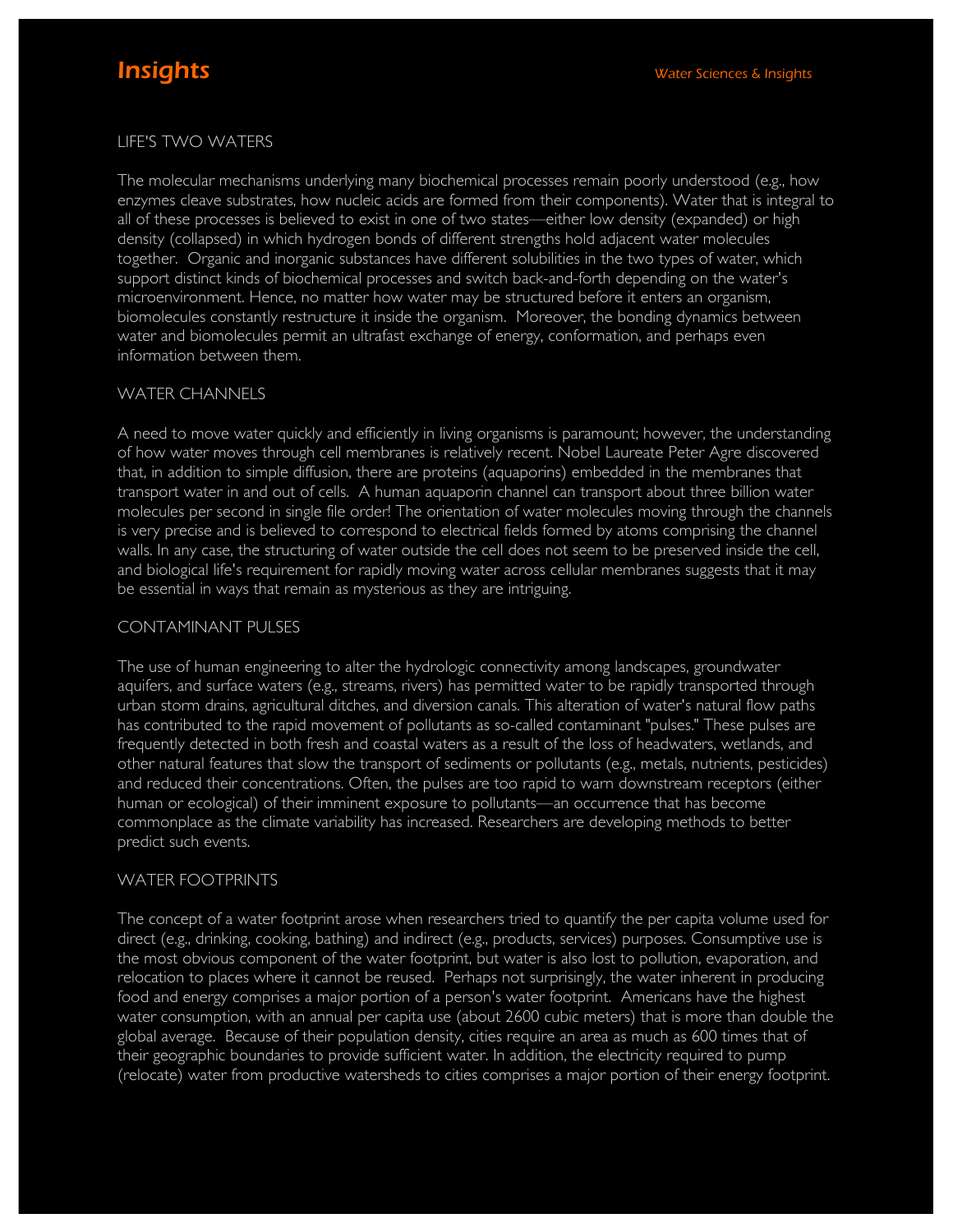# WATER'S EXCLUSION ZONE

Bioengineer Gerald Pollack found that water adjacent to common types of surfaces or exposed to sunlight creates so-called "exclusion zones," where dissolved substances (solutes) are excluded in favor of a more ordered, or less random, network. Applications of this unusual behavior within water's molecular network include removing salts, pollutants, and even microbes without expensive filters or the energy required to force water through them. He also discovered an electrical charge separation between ordered water and the more common forms of disordered water, thus creating a battery—albeit a tiny one. The electrical charge separation created by light may someday lead to the production of a usable electric current, which is based on a process that mimics photosynthesis in plants. Water treatment and energy production are among the highest priorities for researchers currently exploring hydromimicry.

### WATER AND ARCHITECTURE

In addition to management schemes and sustainable technologies, water can also serve as a design tool for architecture. The flow forms and rhythms of water in the natural world create an imagery and symbolism that architects use to create spatial relationships between different aspects of a building. Water connects and, in some respects, defines the relationship between physical and energetic aspects of the planet via complex cycles operating on its surface and within its interior. From the ancient architects of Europe's fountains and cathedrals to the modern designs of Frank Lloyd Wright to the famous Blur Building of Switzerland, both the substance and essence of water have been utilized to create a wide variety of visual and sensory effects. Because water is an integral component (both visible and invisible) of everything around us, we respond to its presence in architectural designs.

## FRACKING GROUNDWATER

The topic of "natural gas fracking" has made front page news during the last several years—more for its role in contaminating groundwater aquifers than in extracting cheap energy. The allure of hydraulically fracturing geologic formations is to permit trapped natural gas to flow efficiently from its source rocks to subsurface locations where it can be more easily extracted. An unfortunate consequence of such fractures is that they permit the gas (mostly methane) and the associated hydrofracturing fluids (used to enhance the process) to contaminate adjacent drinking water aquifers. Whereas the fossil fuel industry is now focused on producing nontoxic fluids and, perhaps, stripping flammable gases from domestic water supplies, the potential water-related problems don't end there. Fractures that remain "open" following gas extraction act as conduits for any future pollutants that may be either released to or produced within near-surface soils.

### OCEANIC HIGHWAYS

Small organisms located miles beneath the ocean surface are unlikely to be affected by winds and other weather conditions at the surface—or are they? Marine scientists have discovered that the same sea surface events that affect our climate and the distribution of fresh water around the globe also generate oceanic currents that can extend as deep as the seafloor, transporting otherwise stationary organisms across entire ocean basins. As a result, marine life originating on the seafloor in one part of the ocean can end up thousands of miles away. One might wonder whether changing ocean conditions (particularly the increased temperature and acidity linked to global climate change) might affect organisms relocated so far from home. While some species are adversely affected by the more "hostile" conditions, many others have demonstrated a surprising tolerance to conditions associated with their move.